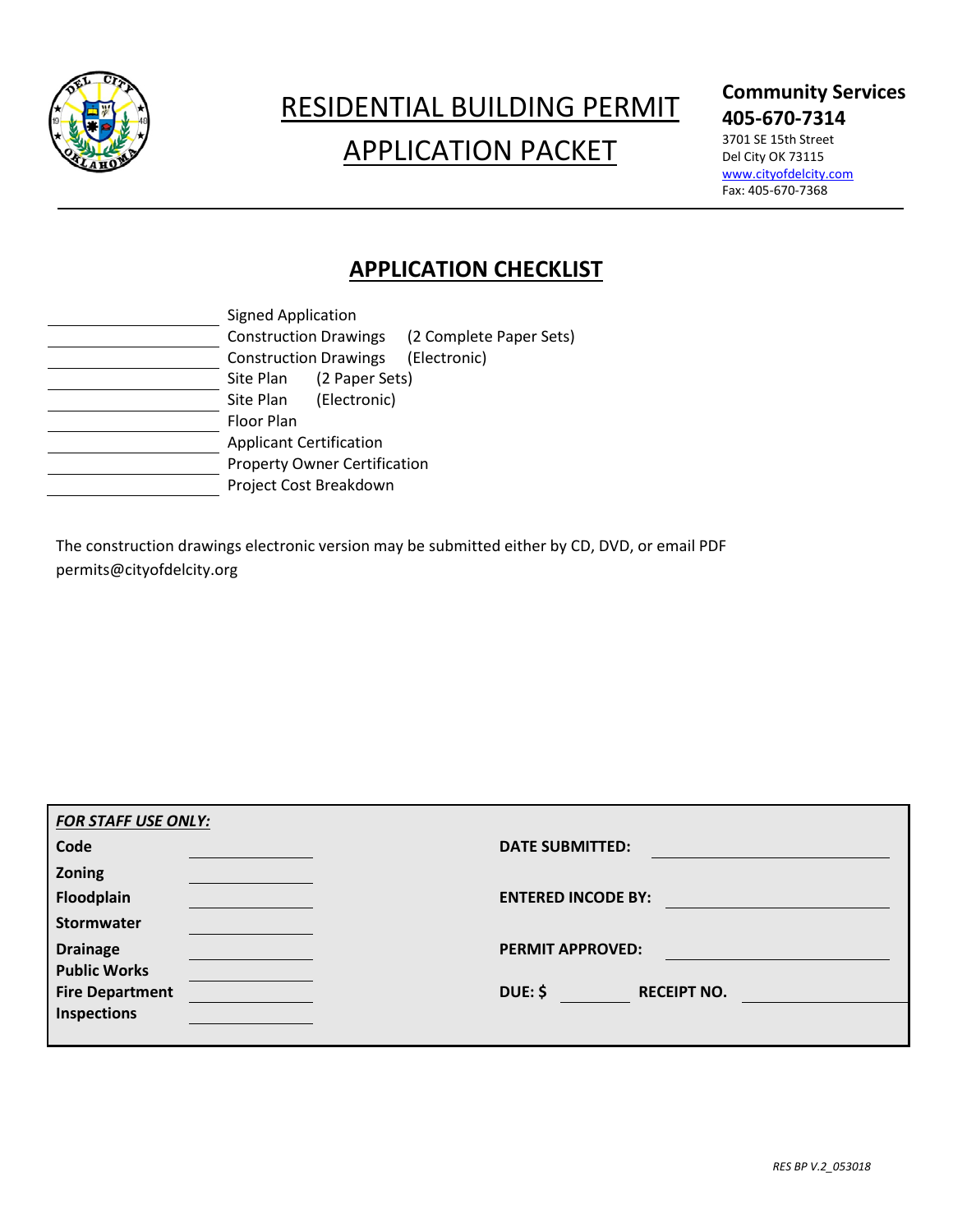

# RESIDENTIAL BUILDING PERMIT APPLICATION INSTRUCTIONS

### **Community Services 405-670-7314**

3701 SE 15th Street Del City OK 73115 [www.cityofdelcity.com](http://www.cityofdelcity.com/) Fax: 405-670-7368

*All applications must be completed in full, including all required supporting documentation*. Incomplete applications may be returned to the applicant, leading to substantial delay in processing.

#### **Be sure to read these instructions carefully before proceeding!**

#### **Application Form:**

- 1. Be sure to complete the form in its entirety.
- 2. The project description should be as specific as possible.
- 3. Acreage refers to the acreage of the entire parcel on which the work is to be completed.
- 4. Square Footage refers to the entire building in/ on which the work is to be completed.

#### **Submission of Plans:**

For any construction, two (2) complete sets of plans and one (1) electronic copy are required, including detailed foundation drawings (engineer seal must be affixed if foundation is not code-compliant) and elevations for all four sides. For additions and remodeling, as much information as possible should be provided. If plan submission is unclear, professionally designed plans may be required. For information about location of water and sewer lines, please submit the request form.

#### **Project Cost Breakdown**

For Additions and Remodeling, a detailed work plan and project cost breakdown must be submitted. These must contain a detailed listing of the items that will be completed. Cost figures must be supported by contractor estimates.

#### **Plan Review**

Plan Review is conducted internally. If further information is required, the applicant will be contacted.

#### **Adopted City Codes**:

| 2015 International Property Maintenance Code     |
|--------------------------------------------------|
| 2015 International Plumbing Code                 |
| 2015 International Existing Building Code        |
| 2015 International Pool and Spa Code             |
| 2015 International Energy Conservation Code      |
| 2015 International Wildland-Urban Interface Code |
| 2015 NFPA 13/13D/13R & NFPA 72                   |
|                                                  |

Additional requirements can be found in Chapter 5 of the Del City Code of Ordinances, accessible at [http://www.municode.com](http://www.municode.com/) and within the Del City Planning and Zoning Ordinance.

#### **Contractors:**

- 1. Contractors engaging in electrical, mechanical, and plumbing work must hold valid state and city licenses.
- 2. Contractors working on drive approaches must have a city license.
- 3. Permits are obtained directly by the Contractor and Contractors must call for inspection.
- 4. If approved by the City, individuals who own and occupy a structure may perform basic remodeling work, provided that all required permits and inspections are obtained.
- 5. Rental properties require licensed contractors.

#### **Special Considerations:**

A. **Stormwate**r: Silt fencing and erosion control are required when disturbing the soil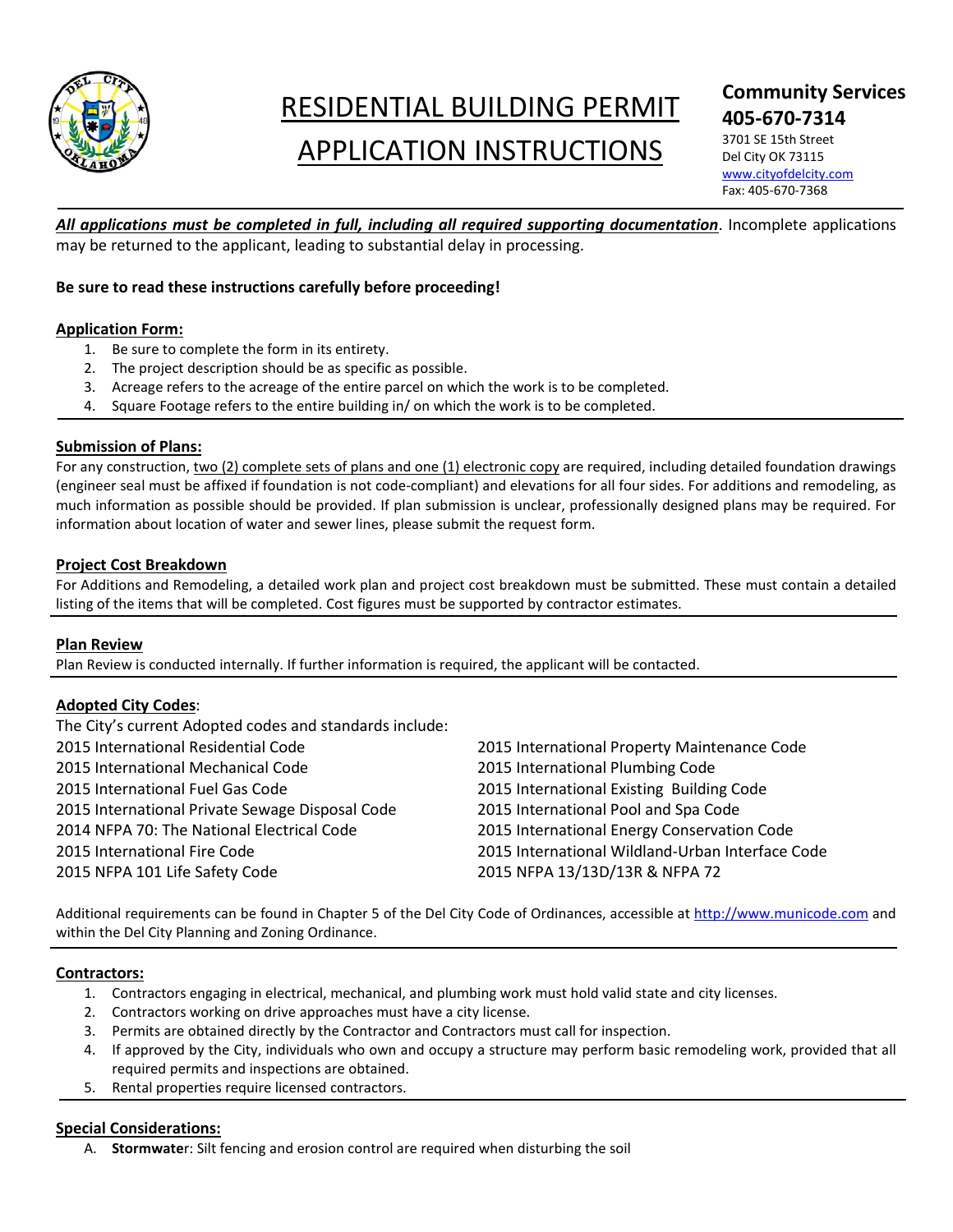- B. **Floodplain**: All new construction located within the Special Flood Hazard Area (1% change floodplain), a design elevation certificate must be provided, along with a Floodplain Development Permit application. For more information, visit [http://www.floodsmart.gov](http://www.floodsmart.gov/) .
- C. **AICUZ**: New residential construction is generally not permitted within the AICUZ area. For more information, see 2006 AICUZ report a[t http://www/acog.org/JLUS](http://www/acog.org/JLUS) .
- D. **Sidewalks**: Sidewalks are required for all new construction and significant remodeling.
- E. **Driveways**: Concrete driveways are required for all new construction and for significant remodeling.
- F. **Masonry**: All new construction must be brick or masonry on all sides.
- G. **Size**: New construction must be greater than twelve-hundred (1200) sq. ft., plus a two (2) car garage.

#### **Occupancy:**

An application for occupancy should be submitted before requesting final inspections. Should any question exist regarding acceptable uses, this question should be addressed during a "Pre-Plan" meeting.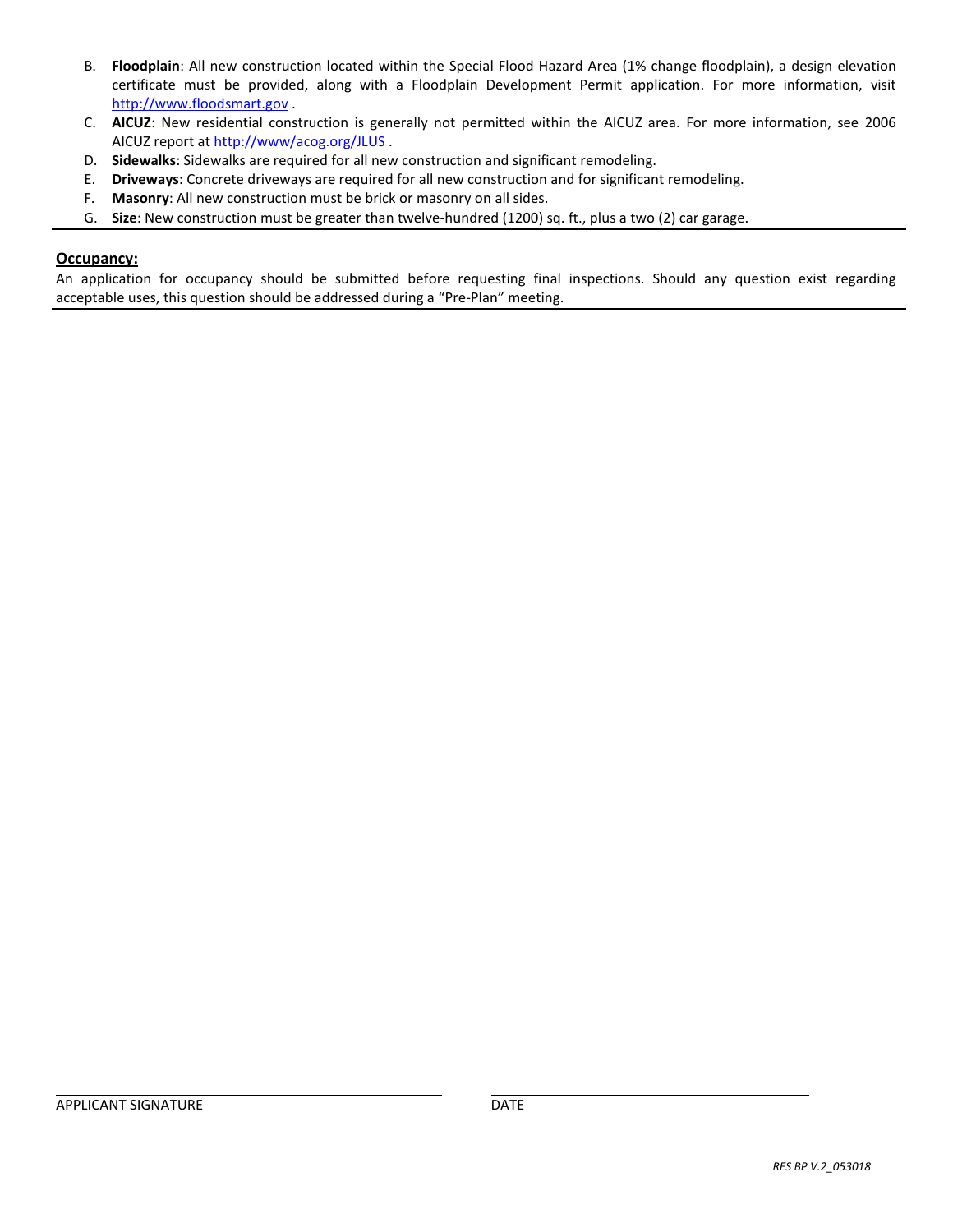

## RESIDENTIAL BUILDING PERMIT

## APPLICATION

### **Community Services 405-670-7314**

3701 SE 15th Street Del City OK 73115 [www.cityofdelcity.com](http://www.cityofdelcity.com/) Fax: 405-670-7368

| <b>PROPERTY INFORMATION:</b>                                                                                                                               |                                                                                                                       |           |                                                                                                                                                                                                                               |  |
|------------------------------------------------------------------------------------------------------------------------------------------------------------|-----------------------------------------------------------------------------------------------------------------------|-----------|-------------------------------------------------------------------------------------------------------------------------------------------------------------------------------------------------------------------------------|--|
| Property Address:                                                                                                                                          |                                                                                                                       |           |                                                                                                                                                                                                                               |  |
|                                                                                                                                                            | City:<br><u> 1980 - Johann Barbara, martin d</u>                                                                      | State:    |                                                                                                                                                                                                                               |  |
| Is the Property occupied:                                                                                                                                  | Yes No                                                                                                                |           |                                                                                                                                                                                                                               |  |
| Property Owner Name:                                                                                                                                       |                                                                                                                       |           |                                                                                                                                                                                                                               |  |
| <b>Property Owner Address:</b>                                                                                                                             |                                                                                                                       |           |                                                                                                                                                                                                                               |  |
|                                                                                                                                                            | City:                                                                                                                 |           |                                                                                                                                                                                                                               |  |
| <b>APPLICANT INFORMATION:</b>                                                                                                                              | <u> 1980 - Jan Samuel Barbara, martin da shekara 1980 - An tsara 1980 - An tsara 1980 - An tsara 1980 - An tsara</u>  |           |                                                                                                                                                                                                                               |  |
| <b>Applicant Name:</b>                                                                                                                                     | the contract of the contract of the contract of the contract of the contract of the contract of the contract of       |           |                                                                                                                                                                                                                               |  |
| <b>Applicant's Current Address:</b>                                                                                                                        | <u> 1989 - Johann Stein, mars ann an t-Amhainn an t-Amhainn an t-Amhainn an t-Amhainn an t-Amhainn an t-Amhainn a</u> |           |                                                                                                                                                                                                                               |  |
|                                                                                                                                                            |                                                                                                                       |           |                                                                                                                                                                                                                               |  |
| <b>Applicant Contact:</b>                                                                                                                                  | Phone:                                                                                                                |           |                                                                                                                                                                                                                               |  |
| <b>Applicant E-mail Address:</b>                                                                                                                           | ,我们也不会有什么。""我们的人,我们也不会有什么?""我们的人,我们也不会有什么?""我们的人,我们也不会有什么?""我们的人,我们也不会有什么?""我们的人                                      |           |                                                                                                                                                                                                                               |  |
| <b>PROJECT INFORMATION:</b>                                                                                                                                |                                                                                                                       |           |                                                                                                                                                                                                                               |  |
|                                                                                                                                                            | Permit Type: New Residential Residential Remodel Residential Addition                                                 |           |                                                                                                                                                                                                                               |  |
| Project Description:                                                                                                                                       |                                                                                                                       |           |                                                                                                                                                                                                                               |  |
|                                                                                                                                                            |                                                                                                                       |           |                                                                                                                                                                                                                               |  |
|                                                                                                                                                            | Estimated Project Cost: Project Square Footage:                                                                       |           | Overall Acreage: Note that the set of the set of the set of the set of the set of the set of the set of the set of the set of the set of the set of the set of the set of the set of the set of the set of the set of the set |  |
| Start Date:                                                                                                                                                |                                                                                                                       | End Date: |                                                                                                                                                                                                                               |  |
| Does the Existing Building have a Fire Suppression System?<br>Yes<br>No.<br>Does the Proposed Building have a Fire Suppression System?<br>Yes<br><b>No</b> |                                                                                                                       |           |                                                                                                                                                                                                                               |  |
| <b>RESIDENTIAL CONTRACTOR INFORMATION:</b>                                                                                                                 |                                                                                                                       |           |                                                                                                                                                                                                                               |  |
| License No:                                                                                                                                                |                                                                                                                       |           |                                                                                                                                                                                                                               |  |
| Are you seeking an exemption<br>from the Residential Contractor If yes, please explain:<br>requirement?                                                    | Yes<br>No                                                                                                             |           |                                                                                                                                                                                                                               |  |